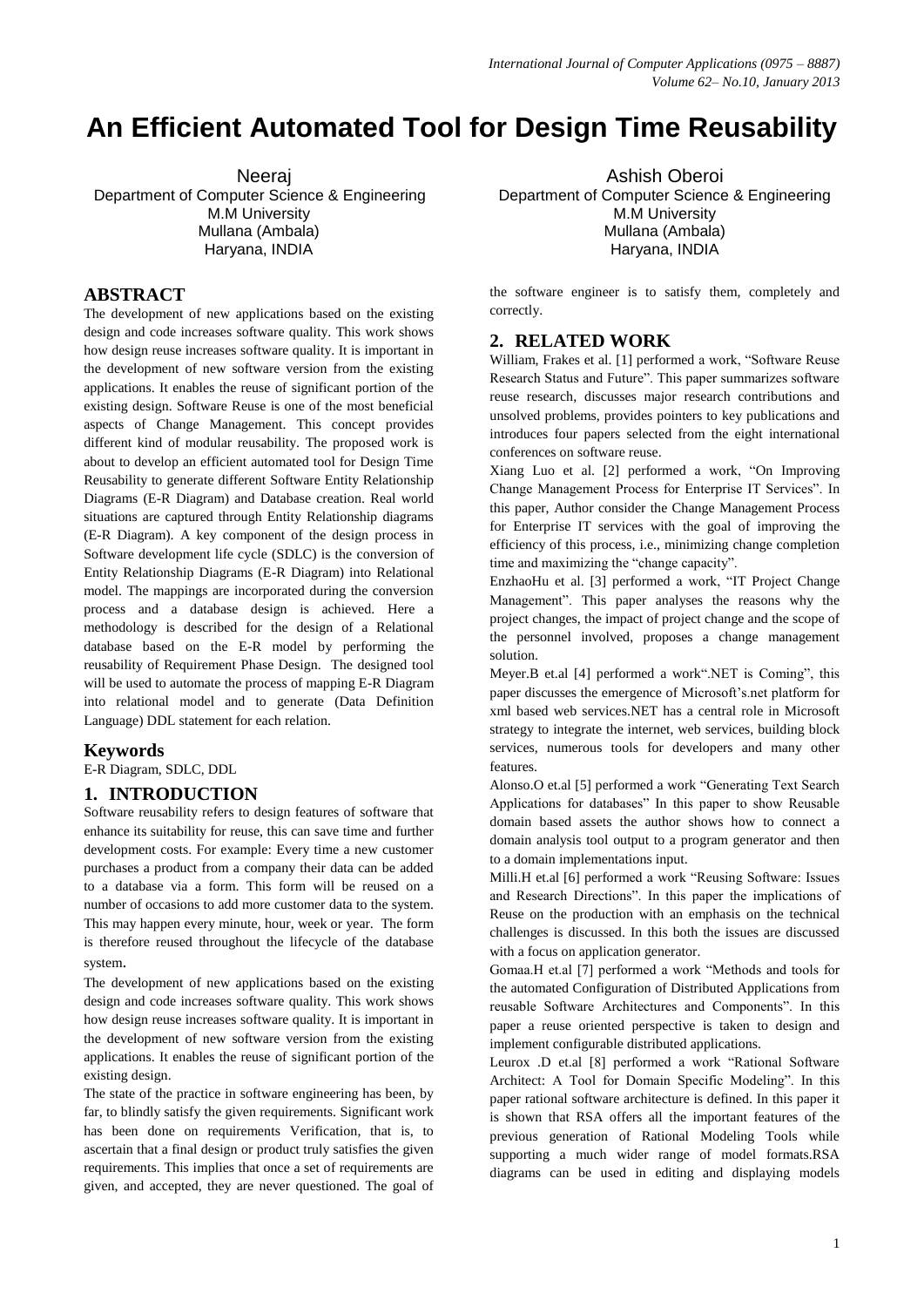derived from any EMF based metamodel. This paper describes how RSA and EMF provides these capabilities and explores some of the ways that IBM is currently exploiting them.

Fernando Barros et.al [9] performed a work, "Increasing software Quality through design reuse". This Paper gives a different dimension to software reuse based on topology. This kind of reuse is termed here by inheritance of topology and permits the use of existing software topologies to define new ones without incurring the cost of creating design from scratch.

Sarbjeet Singh et al. [10] "Software Engineering - Survey of Reusability Based on Software Component". Survey of reusability based on software components that provide the assistance to the developer in the development of software. Reusability of software is an important prerequisite for cost and time-optimized software development Work in software reuse focuses on reusing artifacts. The paper discusses the reusability concepts for Component based Systems and explores several existing metrics for both white-box and black box components to measure reusability directly or indirectly and presents the special requirements on software in this domain and Reusability is about building a library of frequently used components, thus allowing new programs to be assembled quickly from existing components. Component-Based Systems (CBS) have now become more generalized approach for application development.

Collins .S.T et.al [11] performed a work "Analyzing Product Development Task Networks to Examine Organizational Change". This paper uses network analysis to study task interactions in the development process at a small engineering company. In this paper small company organizational changes are examined by comparing its Pdp network properties at two points in time.

Dounias Habouba et al. [12] performed a work, "Engineering Change Management and Decision-Making Assistance Using Software Agent". This paper proposes an agent-based approach that ensures the propagation of an engineering change towards the external systems concerned. It also checks if the engineering change proposed for a mechanical product does not create any inconsistency with the constraints from the various disciplines involved. Each discipline is represented by an expert agent.

# **3. PROPOSED SYSTEM**

## **3.1 Algorithm**

This algorithm is about to map the E-R Diagram into the Relational model and to generate the DDL statement for each relation. The following algorithm explains the proposed work: Step 1 Identify the entities and the attributes

- Step 2 Enter the user input
- Step 3 Select the entities and their relationships
- Step 4 The E-R Diagram is created
- Step 5 Perform the mapping
	- 5.1 Map regular entities
		- 5.2 Map weak entities
		- 5.3 Map binary relationship
- 5.4 Map unary relationships
- 5.5 Map ternary relationships
- 5.6 Map super type/sub type relationships
- Step 6 the relational model is generated
- Step 7 for i=1 to n

Step 8 Select the data type and width of attributes

Step 9 Generate the DDL statement and show the result Step 10 Save the DDL statements

## **3.2 Proposed Flow-Chart**

The proposed work is about to develop an efficient automated tool for design time reusability. This tool will map the E-R Diagram into the Relational model in automated way. This flow chart defines the flow of instructions from top to bottom.



**Fig 1: Proposed Flowchart**

# **4. RESULT AND DISCUSSION**

This work is implemented by using Visual studio .net. The proposed work is about to develop an efficient automated tool for Design Time Reusability. This tool can be used to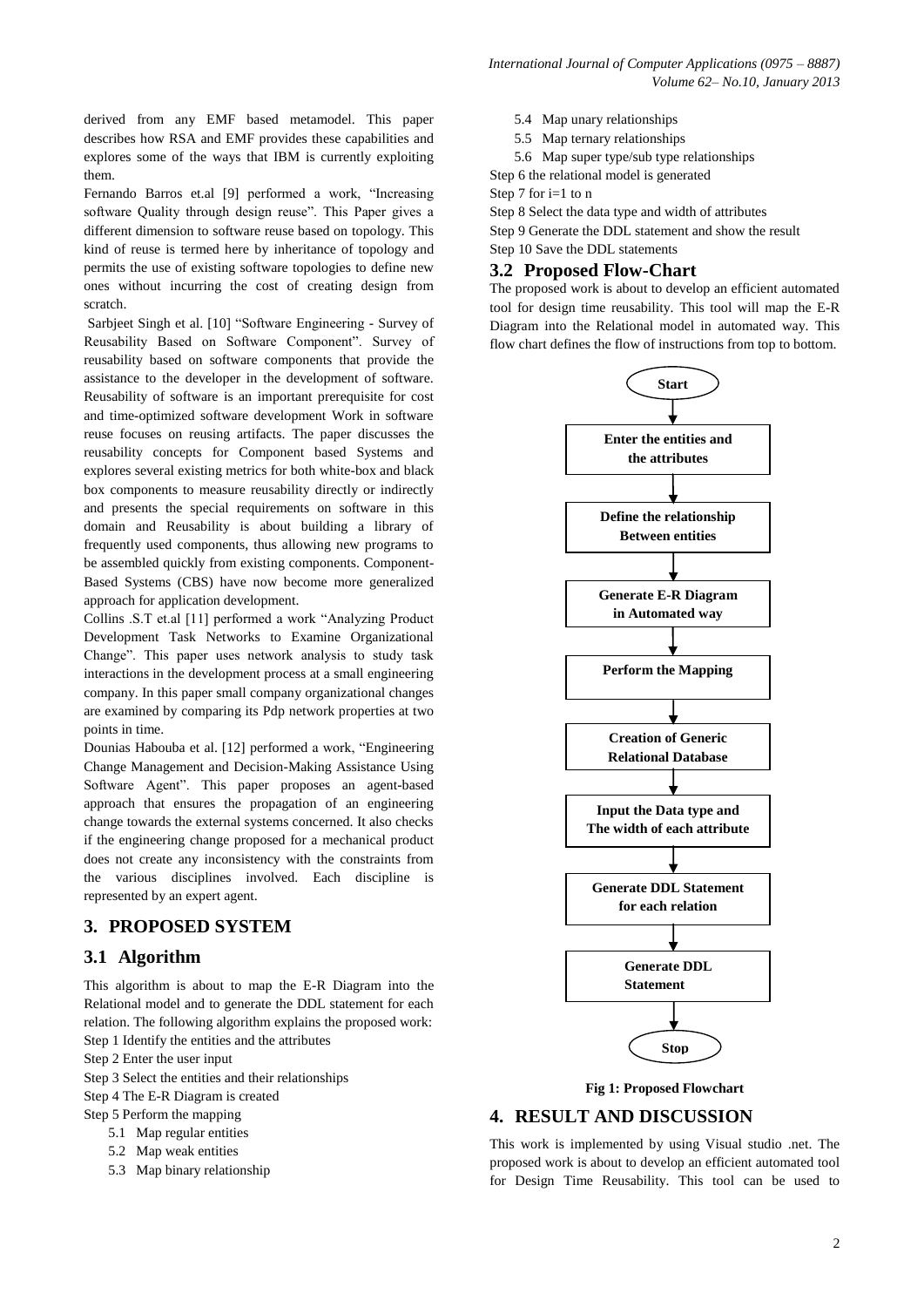generate different Software E-R Diagram and Database creation. Real world situations are captured through Entity Relationship diagrams. Here a methodology is described for the design of a Relational database based on the E-R model by performing the reusability of Requirement Phase Design. The mappings are incorporated during the conversion process and the database design is achieved. The designed tool will be used to automate the process of mapping E-R Diagram into Relational model and to generate DDL statement for each relation.

This work is basically divided into four main phases:

- User input
- Creation of E-R Diagram
- Mapping
- Generation of DDL statement

In this work first of all the basic E-R constructs like entities, their attributes, primary keys etc are find out from the given problem. During the first phase the user will enter these E-R constructs as an input to the form1 for the generation of E-R Diagram.

During the second phase of this work the user will define the relationship between the entities, and also define the type of relationship and the name of relationship. And as a result of this phase the E-R Diagram is obtained.

During the third phase the mapping of E-R Diagram into the Relational model is done and as a result the generic Relational model is obtained.

During the fourth phase the DDL statement for each relation is generated. And these DDL statements can also be saved.

## **4.1 Comparison with the conventional methods:**

The manual transformation of E-R Diagram into Relational model leads to several problems.

Conventional way of transformation is more complex specifically if there is large number of entities and attributes and those results in large number of relationships among entities.

Transformation when carried out manually can be time consuming, prone to errors and costly, since it needs high skilled personnel. Errors creep into table structures during the transformation of E-R Diagrams to Relational schema.

Thus, automating the process of transformation is the only solution to eliminate the drawbacks of manual transformation.

# **4.2 Real life Problem to Show the Difference (Library Management System)**

Library management refers to the issues involved in managing a library. In the library Management system, the following entities and attributes can be identified.

Book - the set all the books in the library. Each book has a Book-id, Name, Author, Issue date, Return date as its attributes.

Member - the set all the library members. The member entity is described by the attributes Member\_id, Name, Address, Phone no, Publisher - the set of all the publishers of the books. Attributes of this entity are Pub\_id, Name, Address,

Assumptions: A publisher publishes a book. Members borrow the book.



**Fig 2: User Input**



**Fig 3: E-R Diagrams**



 **Fig 4: Mapping of E-R Diagram into Relational model**